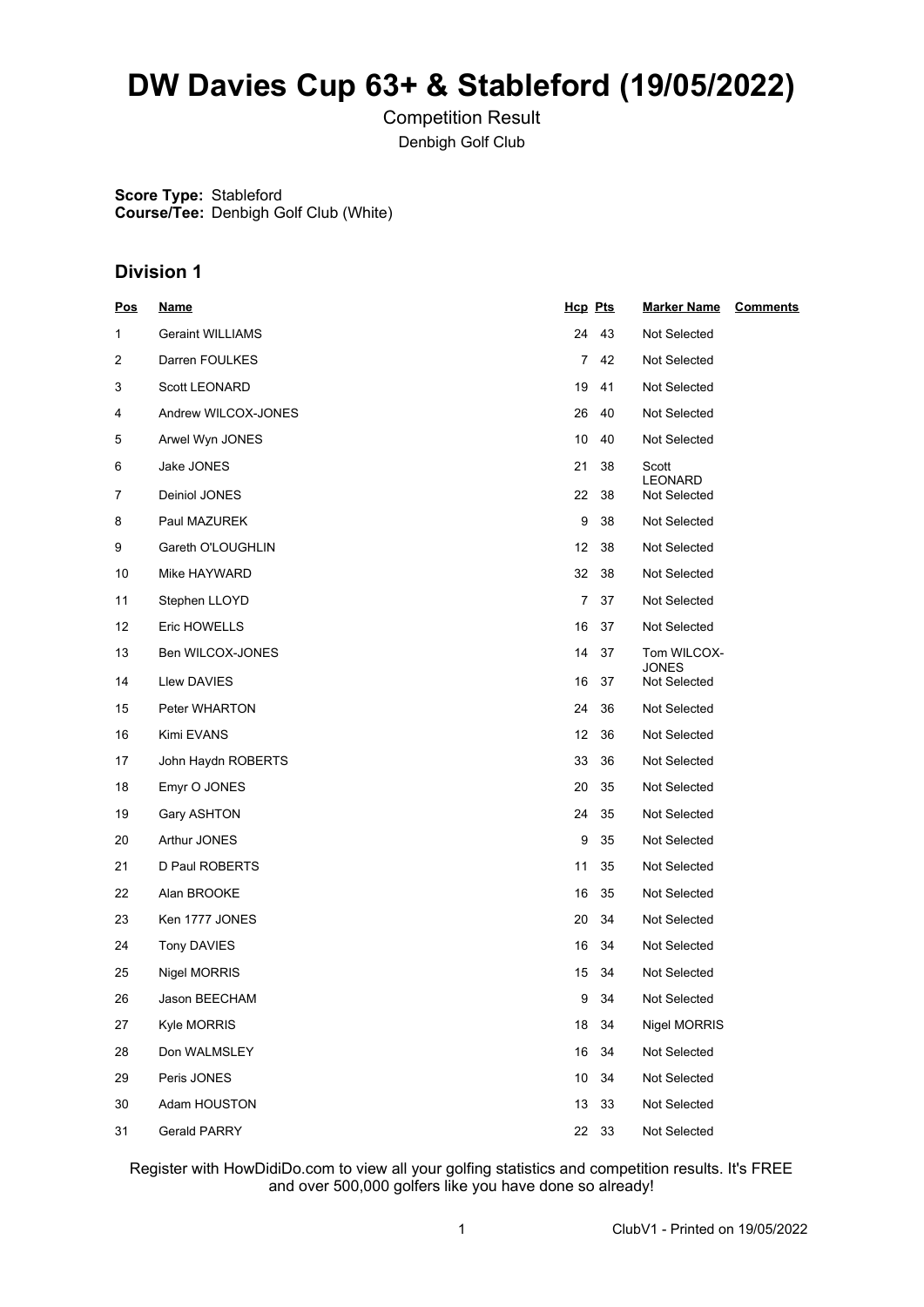#### **Score Type: Course/Tee:** Stableford Denbigh Golf Club (White)

## **Division 1**

| <u>Pos</u> | <u>Name</u>           | Hcp Pts  | <b>Marker Name</b><br><b>Comments</b> |
|------------|-----------------------|----------|---------------------------------------|
| 32         | Glyn JONES            | 29<br>33 | Not Selected                          |
| 33         | Paul SMITH            | 22<br>33 | Not Selected                          |
| 34         | R Gareth WILLIAMS     | 15<br>33 | Not Selected                          |
| 35         | Alun ROBERTS          | 27<br>32 | Not Selected                          |
| 36         | Nigel ROXBURGH        | 7<br>32  | Not Selected                          |
| 37         | Haydn Gents VC OWEN   | 11<br>32 | Not Selected                          |
| 38         | Leonard PADMORE       | 21<br>32 | Not Selected                          |
| 39         | John Dryhurst ROBERTS | 21<br>32 | Not Selected                          |
| 40         | Les WILDE             | 29<br>31 | Not Selected                          |
| 41         | Lawrence BEECHAM      | 19<br>31 | Not Selected                          |
| 42         | Fred JONES            | 23<br>31 | Not Selected                          |
| 43         | Frazer JONES          | 21<br>31 | Not Selected                          |
| 44         | Neil DAVIES           | 16<br>31 | Not Selected                          |
| 45         | David G ROBERTS       | 10<br>30 | Craig STUBBS                          |
| 46         | Craig STUBBS          | 24<br>30 | Not Selected                          |
| 47         | <b>Steve CALLAN</b>   | 20<br>30 | Not Selected                          |
| 48         | Robert DAVIES         | 20<br>30 | Not Selected                          |
| 49         | David Glyn OWENS      | 26<br>30 | Not Selected                          |
| 50         | Elwyn THOMAS          | 25<br>30 | Not Selected                          |
| 51         | D Paul JONES          | 16<br>30 | Not Selected                          |
| 52         | David CLAYTON         | 16<br>30 | Not Selected                          |
| 53         | Harri WILLIAMS        | 18<br>29 | Not Selected                          |
| 54         | <b>Stewart CLARKE</b> | 14<br>29 | Not Selected                          |
| 55         | Huw PARRY             | 5<br>29  | Not Selected                          |
| 56         | Gwynn JONES           | 29<br>29 | Not Selected                          |
| 57         | Peter H JONES         | 19<br>29 | Not Selected                          |
| 58         | Tony FLETCHER         | 29<br>27 | Not Selected                          |
| 59         | Robert Alun WILLIAMS  | 10<br>28 | Not Selected                          |
| 60         | Emyr OWEN             | 28<br>24 | Not Selected                          |
| 61         | Gareth JONES          | 28<br>29 | Not Selected                          |
| 62         | Elfed JONES           | 17<br>28 | Not Selected                          |
| 63         | Roger E JONES         | 26<br>28 | Not Selected                          |
| 64         | <b>Emlyn PIERCE</b>   | 24<br>28 | Not Selected                          |
| 65         | Gwilym WILLIAMS       | 20<br>28 | Not Selected                          |
| 66         | Derry MORRIS          | 16 27    | Not Selected                          |

Register with HowDidiDo.com to view all your golfing statistics and competition results. It's FREE and over 500,000 golfers like you have done so already!